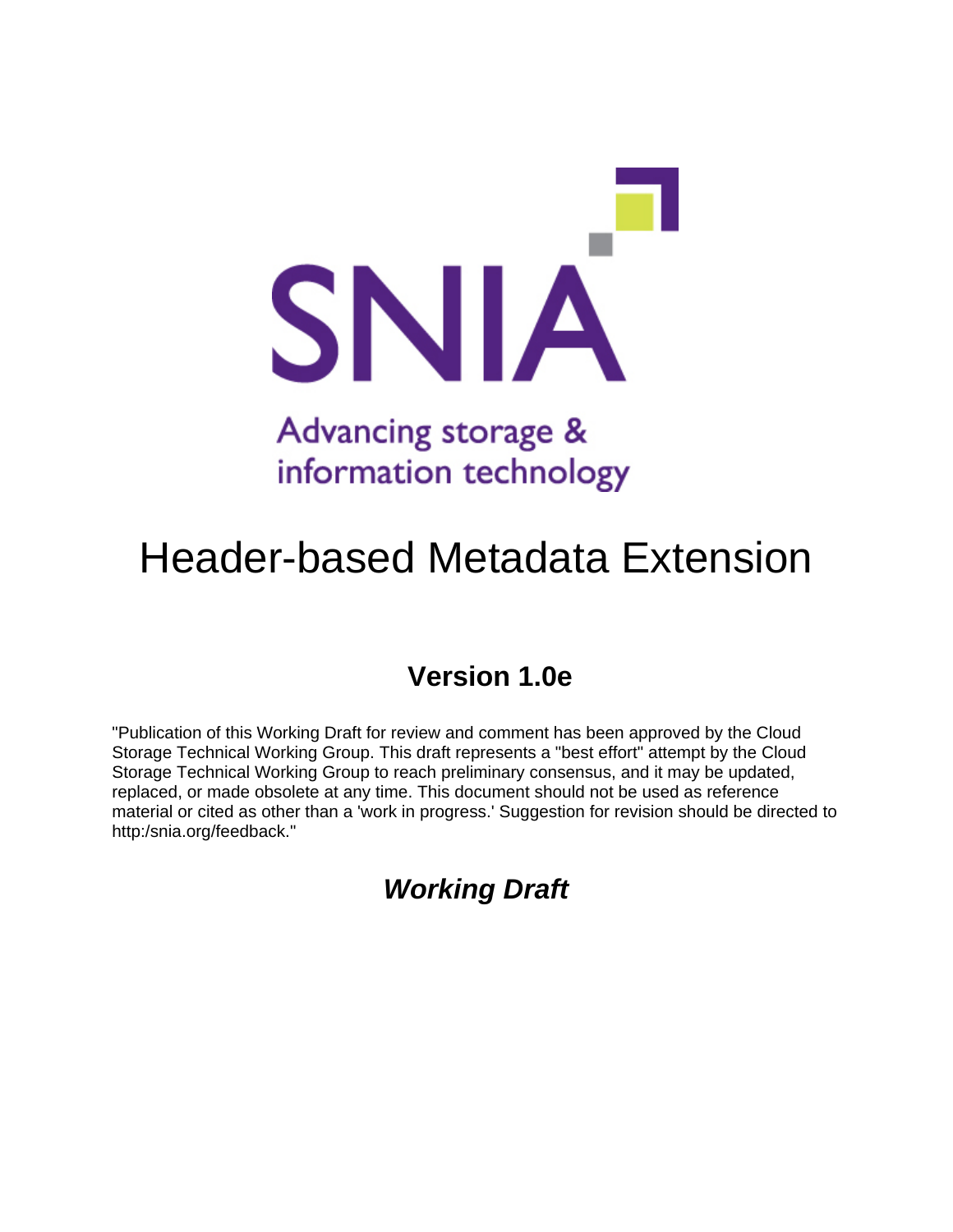| <b>Date</b> | Version          | By  | <b>Comments</b>                                           |  |
|-------------|------------------|-----|-----------------------------------------------------------|--|
| 2012-11-12  | 1.0a             | TWG | Document created at the Portland Face to Face<br>meeting. |  |
| 2012-11-14  | 1.0 <sub>b</sub> | TWG | Edits at San Diego Face-to-Face meeting.                  |  |
| 2013-03-20  | 1.0c             | TWG | Edits at Austin Face-to-Face meeting.                     |  |
| 2013-11-12  | 1.0 <sub>d</sub> | TWG | Edits at Memphis Face-to-Face meeting.                    |  |
| 2014-01-29  | 1.0e             | TWG | Edits at San Jose SNIA Symposium                          |  |

# **Revision History**

The SNIA hereby grants permission for individuals to use this document for personal use only, and for corporations and other business entities to use this document for internal use only (including internal copying, distribution, and display) provided that:

- Any text, diagram, chart, table, or definition reproduced shall be reproduced in its entirety with no alteration, and,
- Any document, printed or electronic, in which material from this document (or any portion hereof) is reproduced shall acknowledge the SNIA copyright on that material, and shall credit the SNIA for granting permission for its reuse.

Other than as explicitly provided above, you may not make any commercial use of this document, sell any excerpt or this entire document, or distribute this document to third parties. All rights not explicitly granted are expressly reserved to SNIA.

Permission to use this document for purposes other than those enumerated above may be requested by e-mailing tcmd@snia.org. Please include the identity of the requesting individual and/or company and a brief description of the purpose, nature, and scope of the requested use.

Copyright © 2013 Storage Networking Industry Association.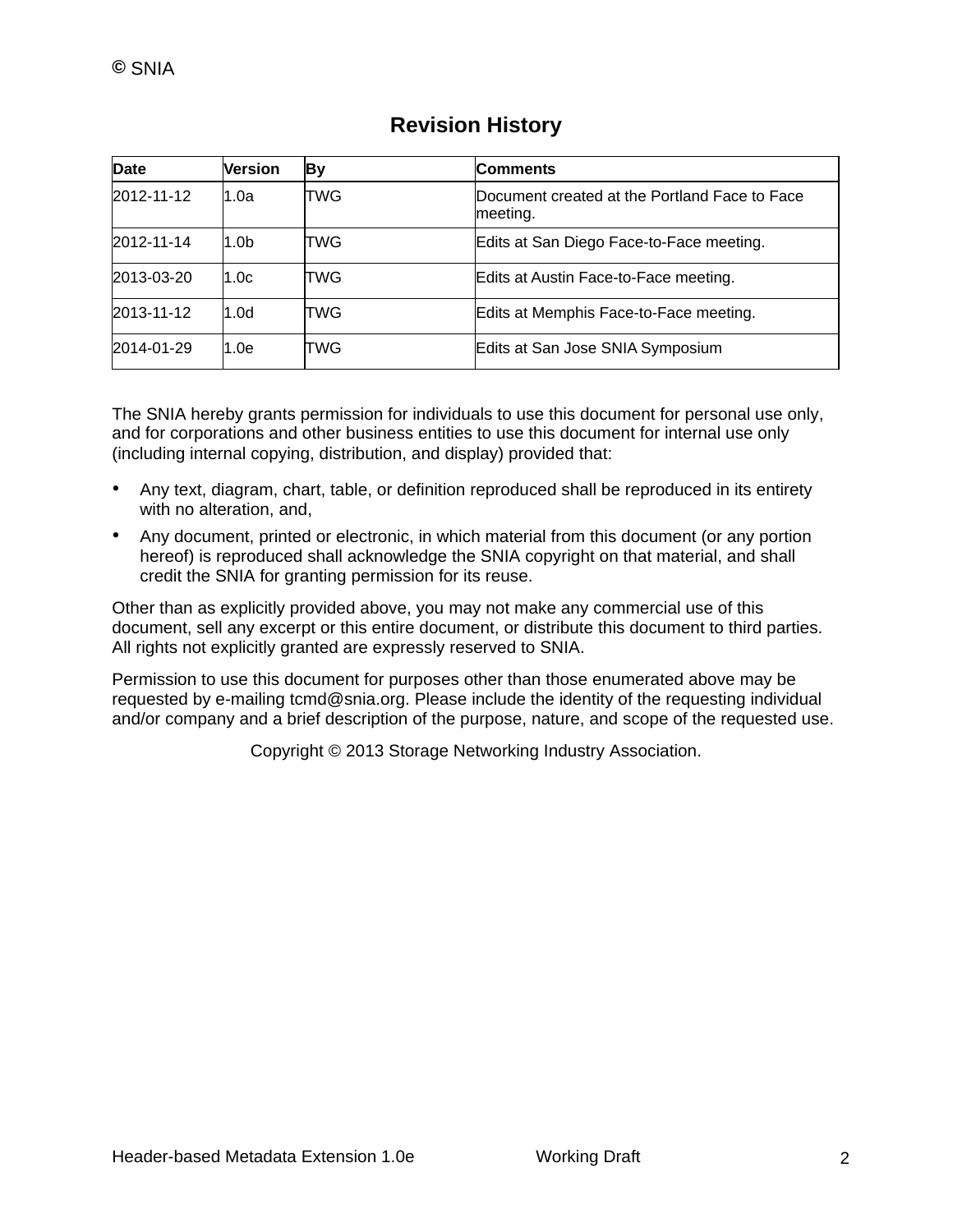# **Header-based Metadata Extension**

# **Overview**

The CDMI protocol enables CDMI-aware clients to store and retrieve structured metadata using JSON bodies, but does not permit HTTP-based clients to access this metadata. This extension extends CDMI metadata to permit HTTP header metadata to be stored and retrieved as a subset of CDMI metadata.

Due to limitations associated with HTTP headers, certain restrictions must be placed on metadata that is accessible via headers.

### **Modifications to the CDMI 1.0.2 spec:**

#### **1) In Clause 8.3.3, add a new row at end of table "Table 12 - Request Headers - Create a CDMI Data Object using a Non-CDMI Content Type"**

| <b>Header</b> | Type             | <b>Description</b>                                                                                                                                                                                                                                                                                                                                  | <b>Requirement</b> |
|---------------|------------------|-----------------------------------------------------------------------------------------------------------------------------------------------------------------------------------------------------------------------------------------------------------------------------------------------------------------------------------------------------|--------------------|
| x-*-meta-*    | Header<br>String | If the "cdmi_header_metadata" capability is present, for each Conditional<br>request header matching the pattern "x-*-meta-*", a new user<br>metadata item shall be created, with the metadata name set<br>to the header field-name, and the metadata value set to the<br>header field-value.                                                       |                    |
|               |                  | If the number of headers, the length of any of the headers, or<br>the total size of the headers exceeds the limits specified in<br>RFC 2616, or specified by the<br>cdmi_header_metadata_maxitems,<br>cdmi header metadata maxsize, or the<br>cdmi_header_metadata_maxtotalsize capabilities, a 400 Bad<br>Request shall be returned to the client. |                    |

### **2) In Clause 8.3.8 "Examples", insert at end**

EXAMPLE 2 PUT to the container URI the data object name, contents, and metadata:

```
PUT /MyContainer/MyDataObject.txt HTTP/1.1 
Host: cloud.example.com 
Content-Type: text/plain;charset=utf-8 
X-CDMI-Meta-Colour: Yellow 
Content-Length: 37
```
This is the Value of this Data Object

The following shows the response.

HTTP/1.1 201 Created

#### **3) After Clause 8.3, add a clause "8.4 Inspect a Data Object using a Non-CDMI Content Type"**

**8.4.1 Synopsis**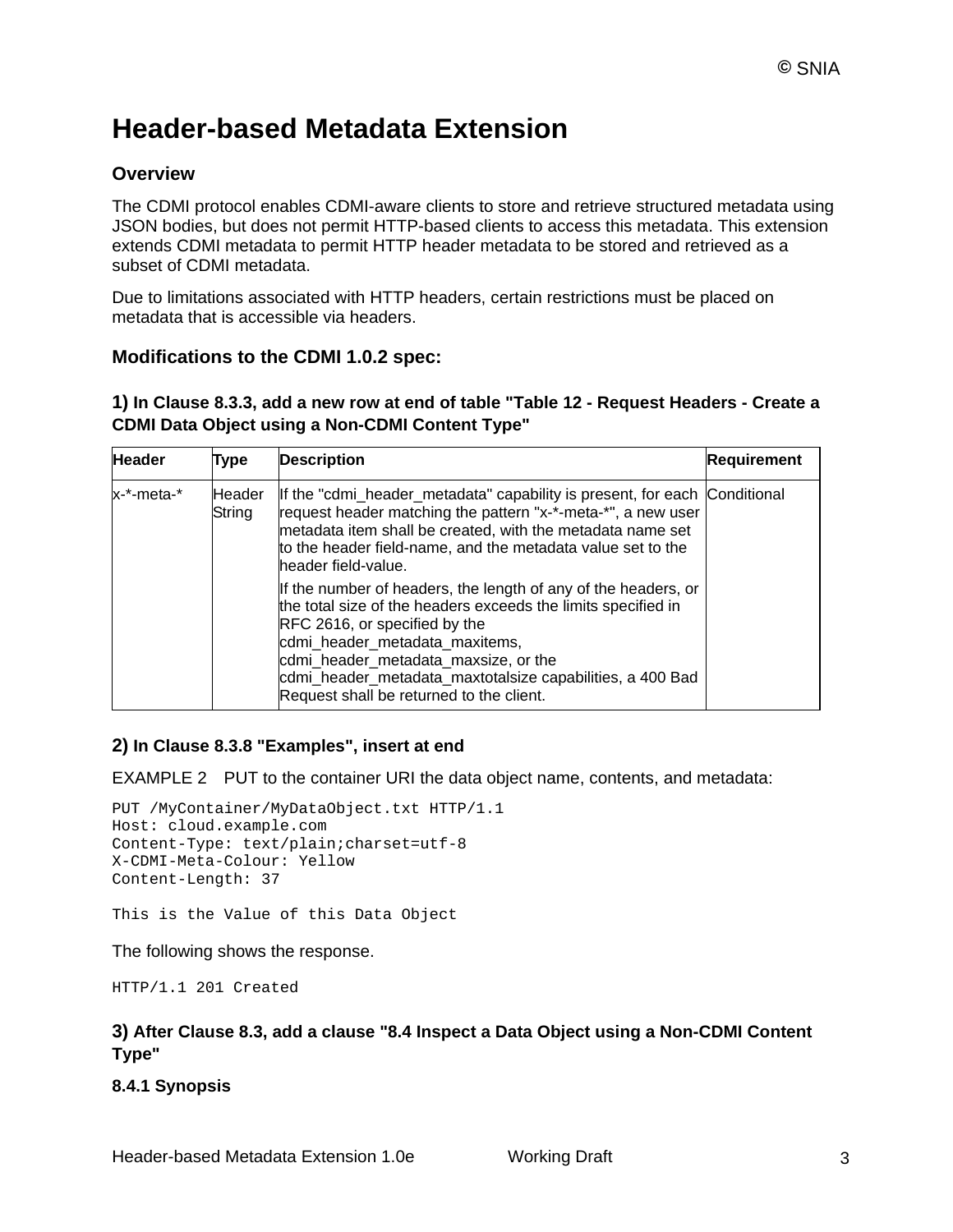To check for the presence of a data object, the following request shall be performed:

HEAD <root URI>/<ContainerName>/<DataObjectName>

Where:

• <root URI> is the path to the CDMI cloud.

 • <ContainerName> is zero or more intermediate containers that already exist, with one slash (i.e., "/") between each pair of container names.

• <DataObjectName> is the name specified for the data object to be checked.

The object shall also also be able to be checked at <root URI>/cdmi\_objectid/<objectID>.

#### **8.4.2 Capabilities**

The following capabilities describe the supported operations that may be performed when reading an existing data object:

 • Support for the ability to read the metadata of an existing data object is indicated by the presence of the cdmi\_read\_metadata capability in the specified object.

#### **8.4.3 Request Headers**

Request headers may be provided as per RFC 2616.

#### **8.4.4 Request Message Body**

A request message body shall not be provided.

#### **8.4.5 Response Headers**

The HTTP response headers for checking for the presence of a CDMI data object using a Non-CDMI content type are shown in Table 14.

| <b>Header</b>       | <b>Type</b>      | <b>Description</b>                                                                                                                                                                                                                                                                                                                                                                                                    | <b>Requirement</b> |
|---------------------|------------------|-----------------------------------------------------------------------------------------------------------------------------------------------------------------------------------------------------------------------------------------------------------------------------------------------------------------------------------------------------------------------------------------------------------------------|--------------------|
| Content-Type Header | String           | The content type returned shall be the mimetype field in the<br>data object.                                                                                                                                                                                                                                                                                                                                          | Mandatory          |
| Location            | Header<br>String | The server shall respond with the URI that the reference<br>redirects to if the object is a reference.                                                                                                                                                                                                                                                                                                                | <b>Conditional</b> |
| x-*-meta-*          | Header<br>String | If the "cdmi_header_metadata" capability is present, for each Conditional<br>luser metadata item in the "metadata" field with a metadata<br>name that is a case-insensitive match to the pattern "x-*-<br>meta-*", a corresponding response header shall be returned<br>to the client where the header field-name shall be the<br>metadata item name, and the header field-value shall be the<br>metadata item value. |                    |
|                     |                  | If a header value to be return is not conformant with RFC<br>2616, the server may omit the field from the response<br>headers.                                                                                                                                                                                                                                                                                        |                    |

Table 14 - Response Headers - Check a Data Object using a Non-CDMI Content Type

#### **8.4.6 Response Message Body**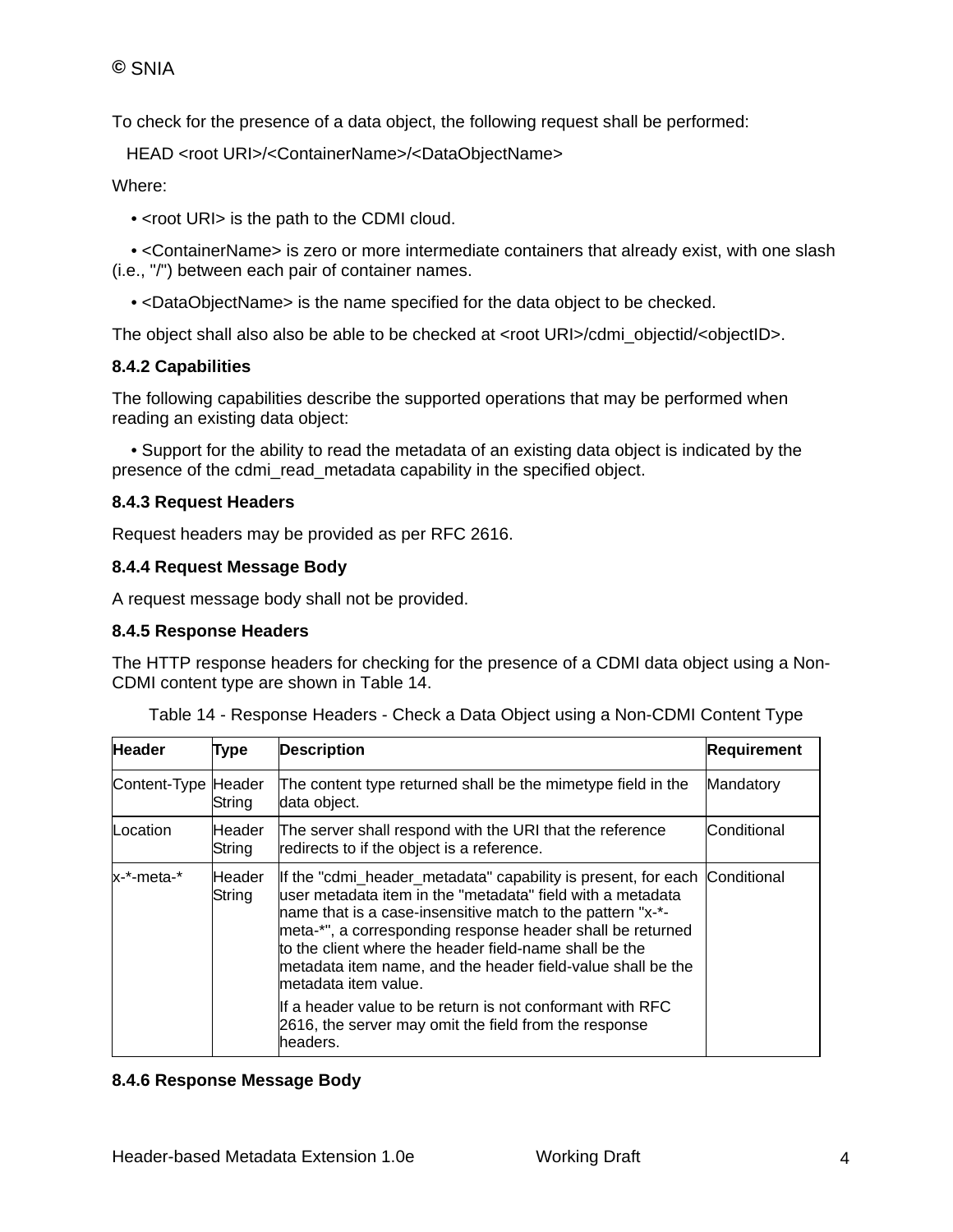No response body shall be provded, as per RFC 2616.

#### **8.4.7 Response Status**

Table 15 describes the HTTP status codes that occur when checking the presence of a data object using a Non-CDMI content type.

| <b>HTTP Status</b>                                                         | <b>Description</b>                                                                                          |  |
|----------------------------------------------------------------------------|-------------------------------------------------------------------------------------------------------------|--|
| 200 OK                                                                     | The data object exists.                                                                                     |  |
| 302 Found                                                                  | The URI is a reference to another URI.                                                                      |  |
| 400 Bad Request                                                            | The request contains invalid parameters or field names.                                                     |  |
| 401 Unauthorized<br>The authentication credentials are missing or invalid. |                                                                                                             |  |
| 403 Forbidden                                                              | The client lacks the proper authorization to perform this<br>request.                                       |  |
| 404 Not Found                                                              | The resource was not found at the specified URI, or a<br>requested field within the resource was not found. |  |

Table 15 - HTTP Status Codes – Check a Data Object using a Non-CDMI Content Type

#### **8.4.8 Examples**

EXAMPLE 1 HEAD to the data object URI to check for the presence of a data object with header metadata:

```
HEAD /MyContainer/MyDataObject.txt HTTP/1.1 
Host: cloud.example.com
```
The following shows the response.

HTTP/1.1 200 OK Content-Type: text/plain Content-Length: 37 X-CDMI-Meta-Colour: Yellow

**4) In Clause 8.5.5, add a new row at end of table "Table 19 - Response Headers - Read a CDMI Data Object using a Non-CDMI Content Type"**

| <b>Header</b> | Type             | <b>Description</b>                                                                                                                                                                                                                                                                                                                                                                                                   | <b>Requirement</b> |
|---------------|------------------|----------------------------------------------------------------------------------------------------------------------------------------------------------------------------------------------------------------------------------------------------------------------------------------------------------------------------------------------------------------------------------------------------------------------|--------------------|
| x-*-meta-*    | Header<br>String | If the "cdmi_header_metadata" capability is present, for each Conditional<br>user metadata item in the "metadata" field with a metadata<br>name that is a case-insensitive match to the pattern "x-*-<br>meta-*", a corresponding response header shall be returned<br>to the client where the header field-name shall be the<br>metadata item name, and the header field-value shall be the<br>metadata item value. |                    |
|               |                  | If a header value to be return is not conformant with RFC<br>2616, the server may omit the field from the response<br>headers.                                                                                                                                                                                                                                                                                       |                    |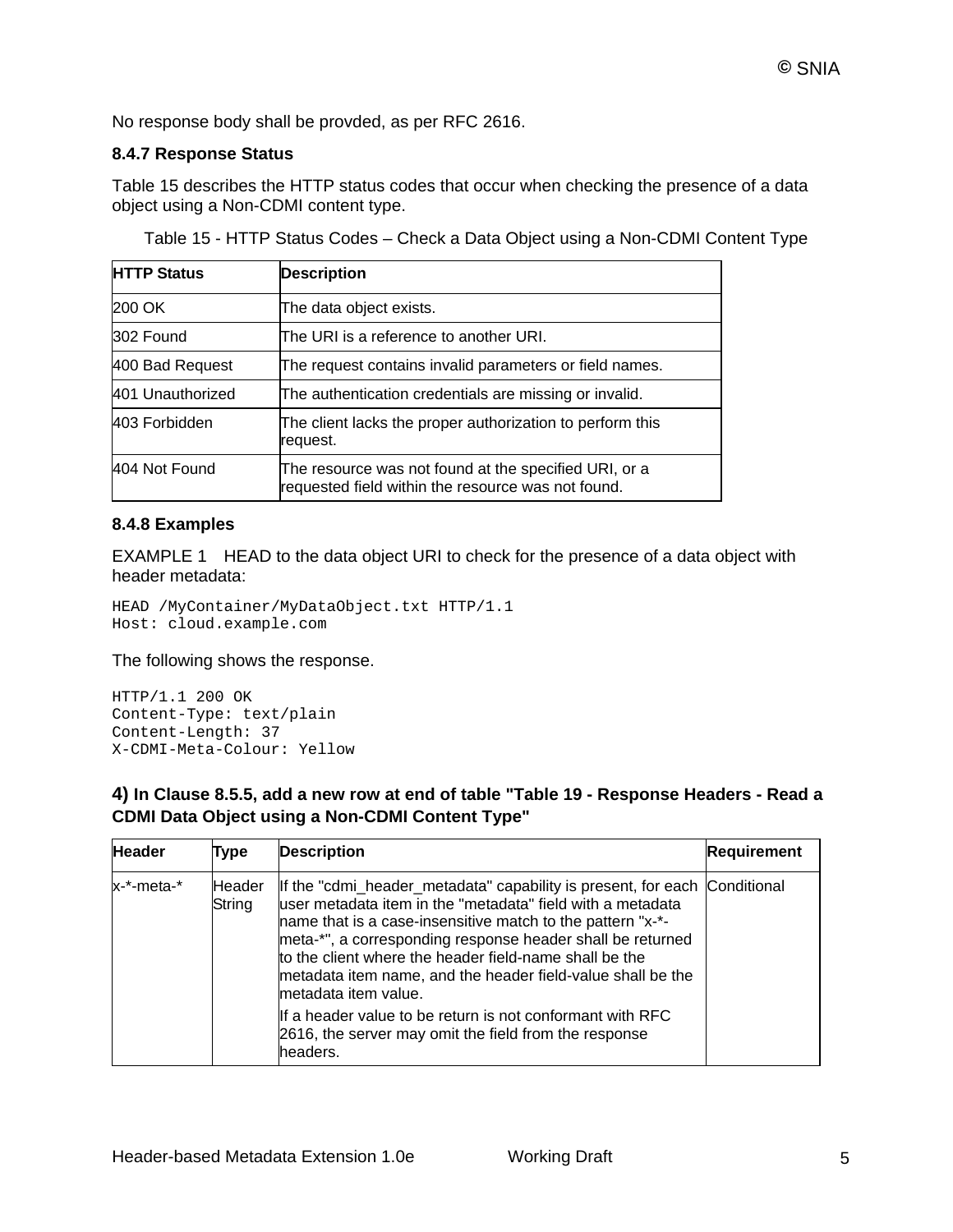#### **5) In Clause 8.5.8 "Examples", insert at end**

EXAMPLE 3 GET to the data object URI to read the value of the data object with header metadata:

GET /MyContainer/MyDataObject.txt HTTP/1.1 Host: cloud.example.com

The following shows the response.

```
HTTP/1.1 200 OK 
Content-Type: text/plain 
Content-Length: 37 
X-CDMI-Meta-Colour: Yellow
```
This is the Value of this Data Object

#### **6) In Clause 8.7.3, add a new row at end of table "Table 25 - Request Headers - Update a CDMI Data Object using a Non-CDMI Content Type"**

| <b>Header</b> | Type                                                                                                                                                                                                                         | <b>Description</b>                                                                                                                                                                                                                                                                                                                               | Requirement |
|---------------|------------------------------------------------------------------------------------------------------------------------------------------------------------------------------------------------------------------------------|--------------------------------------------------------------------------------------------------------------------------------------------------------------------------------------------------------------------------------------------------------------------------------------------------------------------------------------------------|-------------|
| x-*-meta-*    | Header<br>String                                                                                                                                                                                                             | If the "cdmi_header_metadata" capability is present, for each Conditional<br>request header matching the pattern "x-*-meta-*", a new user<br>metadata item shall be created, or an existing metadata item<br>shall be updated, with the metadata name set to the header<br>field-name, and the metadata value set to the header field-<br>value. |             |
|               |                                                                                                                                                                                                                              | If a metadata item already exists where the metadata name<br>and the header field-name differ only in case, the existing<br>metadata item value shall be updated.                                                                                                                                                                                |             |
|               | If an empty header field-value is specified, the corresponding<br>metadata item shall be removed from the object.<br>RFC 2616, or specified by the<br>cdmi_header_metadata_maxitems,<br>cdmi_header_metadata_maxsize, or the |                                                                                                                                                                                                                                                                                                                                                  |             |
|               |                                                                                                                                                                                                                              | If the number of headers, the length of any of the headers, or<br>the total size of the headers exceeds the limits specified in<br>cdmi_header_metadata_maxtotalsize capabilities, a 400 Bad<br>Request shall be returned to the client.                                                                                                         |             |

### **7) In Clause 8.7.8 "Examples", insert at end**

EXAMPLE 3 PUT to the data object URI to update the value and metadata of the data object:

```
PUT /MyContainer/MyDataObject.txt HTTP/1.1 
Host: cloud.example.com 
Content-Type: text/plain;charset=utf-8 
X-CDMI-Meta-Colour: Green 
Content-Length: 41
```
This is the new Value of this Data Object

The following shows the response.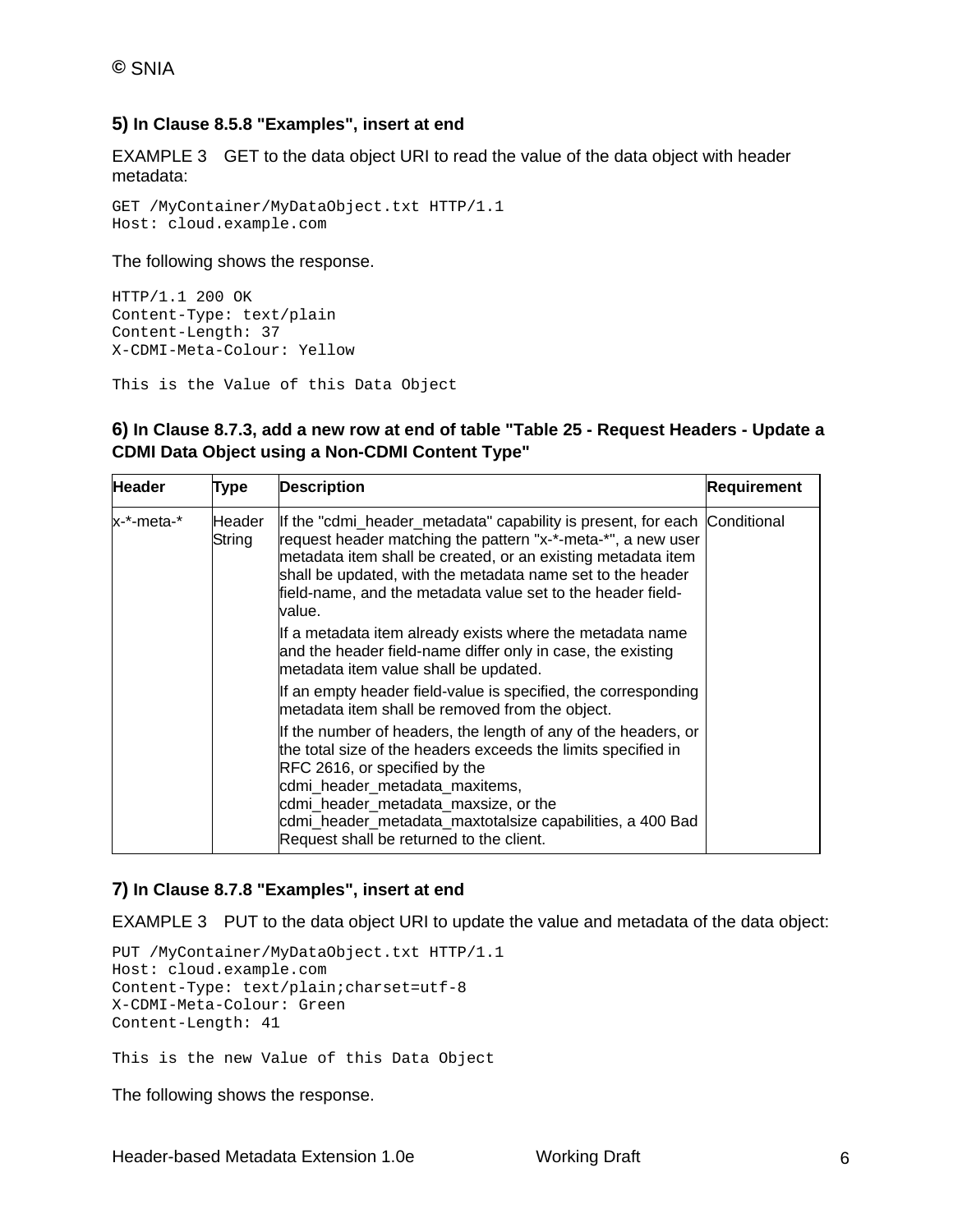#### HTTP/1.1 204 No Content

#### **8) In Clause 9.3.3, replace with the below text:**

The HTTP request headers for creating a CDMI container object using a non-CDMI content type are shown in Table 37.

| Table 37 - Request Headers - Create a CDMI Container Object using a Non-CDMI Content Type |  |  |  |  |  |  |  |
|-------------------------------------------------------------------------------------------|--|--|--|--|--|--|--|
|-------------------------------------------------------------------------------------------|--|--|--|--|--|--|--|

| <b>Header</b> | Type             | <b>Description</b>                                                                                                                                                                                                                                                                                                                                         | <b>Requirement</b> |
|---------------|------------------|------------------------------------------------------------------------------------------------------------------------------------------------------------------------------------------------------------------------------------------------------------------------------------------------------------------------------------------------------------|--------------------|
| x-*-meta-*    | Header<br>String | If the "cdmi_header_metadata" capability is present, for each Conditional<br>request header matching the pattern "x-*-meta-", a new user<br>metadata item shall be created, with the metadata name set<br>to the header field-name, and the metadata value set to the<br>header field-value.                                                               |                    |
|               |                  | If the number of headers, the length of any of the headers, or<br>the total size of the headers exceeds the limits specified in<br><b>RFC 2616, or specified by the</b><br>cdmi_header_metadata_maxitems,<br>cdmi_header_metadata_maxsize, or the<br>cdmi_header_metadata_maxtotalsize capabilities, a 400 Bad<br>Request shall be returned to the client. |                    |

#### **9) In Clause 9.3.8 "Examples", insert at end**

EXAMPLE 2 PUT to the URI the container object name and metadata:

PUT /MyContainer/ HTTP/1.1 Host: cloud.example.com X-CDMI-Meta-Colour: Yellow

The following shows the response.

HTTP/1.1 201 Created

#### **10) After Clause 9.3, add a clause "9.4 Inspect a Container Object using a Non-CDMI Content Type"**

#### **9.4.1 Synopsis**

To check for the presence of a container object, the following request shall be performed:

HEAD <root URI>/<ContainerName>/<TheContainerName>/

Where:

• <root URI> is the path to the CDMI cloud.

 • <ContainerName> is zero or more intermediate containers that already exist, with one slash (i.e., "/") between each pair of container names.

• <TheContainerName> is the name specified for the container object to be checked.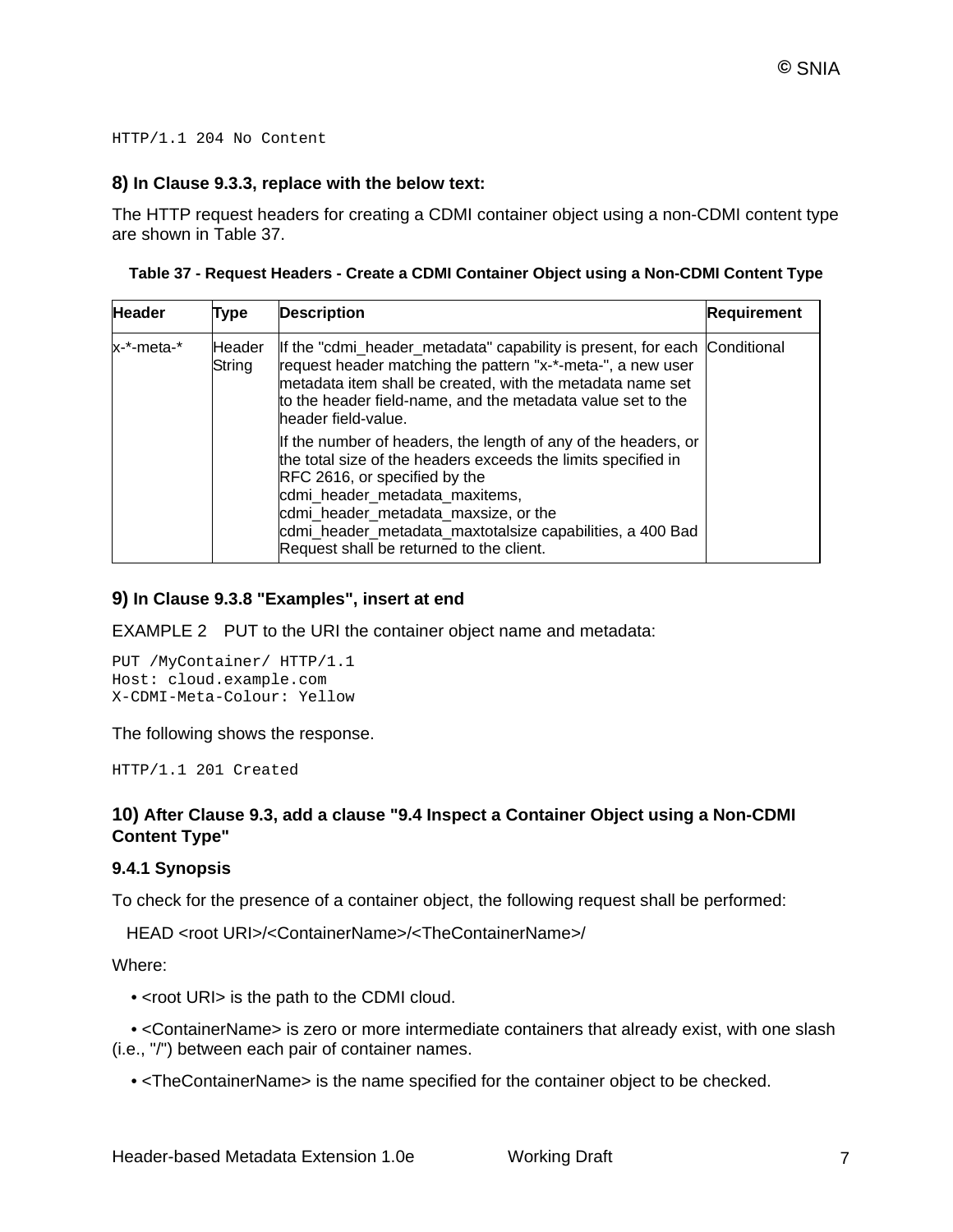The container object shall also also be able to be checked at <root URI>/cdmi\_objectid/<objectID>.

#### **9.4.2 Capabilities**

The following capabilities describe the supported operations that may be performed when reading an existing container object:

 • Support for the ability to read the metadata of an existing container object is indicated by the presence of the cdmi\_read\_metadata capability in the specified container object.

#### **9.4.3 Request Headers**

Request headers may be provided as per RFC 2616.

#### **9.4.4 Request Message Body**

A request message body shall not be provided.

#### **9.4.5 Response Headers**

The HTTP response headers for checking for the presence of a CDMI container object using a Non-CDMI content type are shown in Table 38.

| <b>Header</b>       | <b>Type</b>      | <b>Description</b>                                                                                                                                                                                                                                                                                                                                                                                                                                                                                                              | <b>Requirement</b> |
|---------------------|------------------|---------------------------------------------------------------------------------------------------------------------------------------------------------------------------------------------------------------------------------------------------------------------------------------------------------------------------------------------------------------------------------------------------------------------------------------------------------------------------------------------------------------------------------|--------------------|
| Content-Type Header | String           | "application/cdmi-container"                                                                                                                                                                                                                                                                                                                                                                                                                                                                                                    | Mandatory          |
| Location            | Header<br>String | The server shall respond with the URI that the reference<br>redirects to if the object is a reference.                                                                                                                                                                                                                                                                                                                                                                                                                          | Conditional        |
| x-*-meta-*          | Header<br>String | If the "cdmi_header_metadata" capability is present, for each<br>luser metadata item in the "metadata" field with a metadata<br>name that is a case-insensitive match to the pattern "x-*-<br>meta-*", a corresponding response header shall be returned<br>to the client where the header field-name shall be the<br>metadata item name, and the header field-value shall be the<br>metadata item value.<br>If a header value to be return is not conformant with RFC<br>2616, the server may omit the field from the response | Conditional        |

Table 38 - Response Headers - Check a Container Object using a Non-CDMI Content Type

#### **9.4.6 Response Message Body**

No response body shall be provded, as per RFC 2616.

#### **9.4.7 Response Status**

Table 39 describes the HTTP status codes that occur when checking the presence of a container object using a Non-CDMI content type.

Table 39 - HTTP Status Codes – Check a Container Object using a Non-CDMI Content Type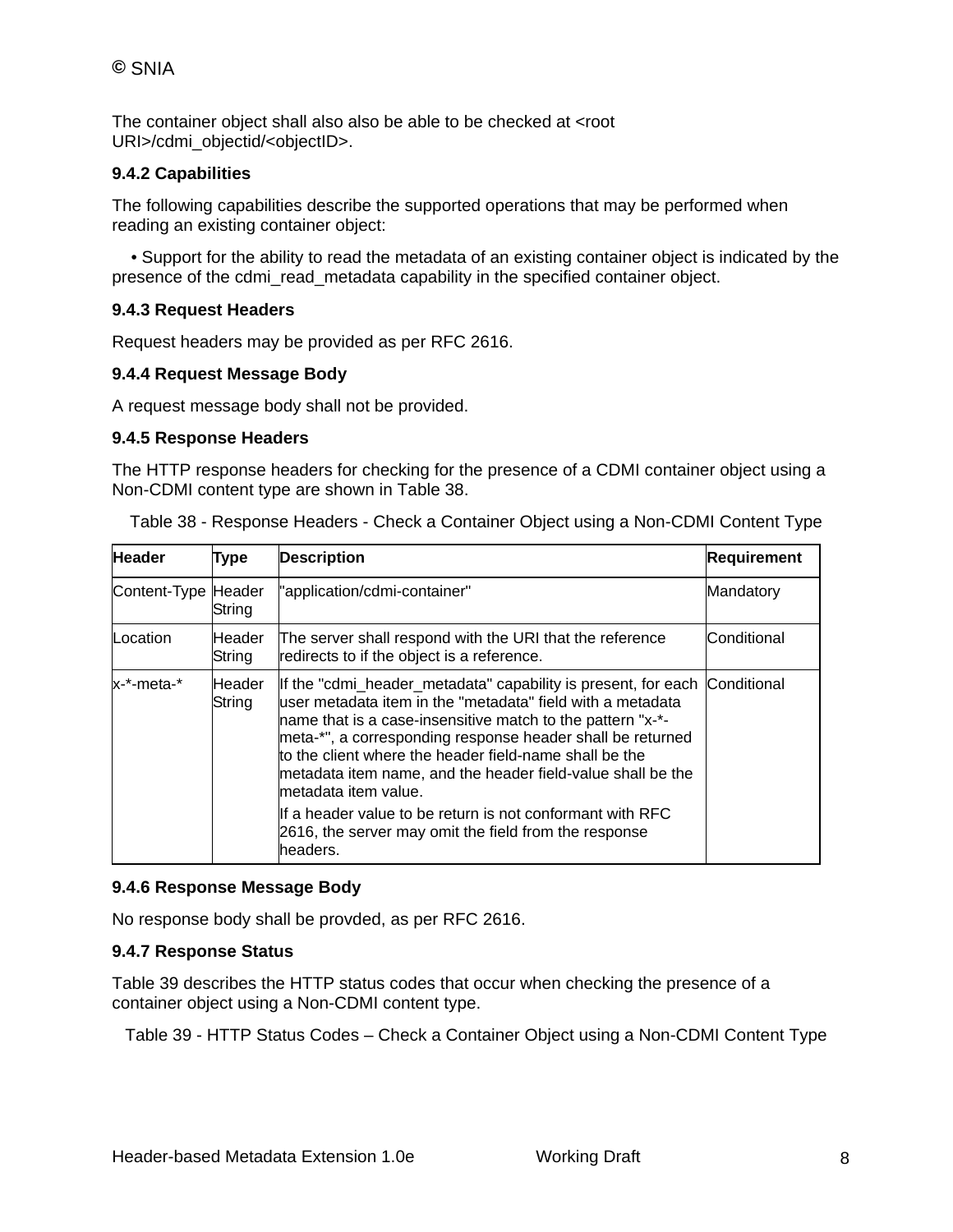| <b>HTTP Status</b> | <b>Description</b>                                                                                          |
|--------------------|-------------------------------------------------------------------------------------------------------------|
| 200 OK             | The container object content exists.                                                                        |
| 302 Found          | The URI is a reference to another URI.                                                                      |
| 400 Bad Request    | The request contains invalid parameters or field names.                                                     |
| 401 Unauthorized   | The authentication credentials are missing or invalid.                                                      |
| 403 Forbidden      | The client lacks the proper authorization to perform this<br>request.                                       |
| 404 Not Found      | The resource was not found at the specified URI, or a<br>requested field within the resource was not found. |

#### **9.4.8 Examples**

EXAMPLE 1 HEAD to the container object URI to check for the presence of a container object with header metadata:

HEAD /MyContainer/ HTTP/1.1 Host: cloud.example.com

The following shows the response.

```
HTTP/1.1 200 OK 
Content-Type: application/cdmi-container 
X-CDMI-Meta-Colour: Yellow
```
#### **11) After Clause 9.5, add a clause "9.6 Read a Container Object using a Non-CDMI Content Type"**

#### **9.6.1 Synopsis**

Reading a Container Object using a Non-CDMI Content Type is not defined as part of the CDMI standard.

A server implementation is free to respond to Non-CDMI GETs for Container Objects in any way that conforms with RFC 2616.

If container object metadata items matching the pattern "x-\*-meta-\*" are present, these metadata items shall be returned as response headers as per clause 9.5 Read a Container Object using CDMI Content Type.

#### **12) After Clause 9.7, add a clause "9.8 Update a Container Object using a Non-CDMI Content Type"**

#### **9.8.1 Synopsis**

Updating a Container Object using a Non-CDMI Content Type is not defined as part of the CDMI standard.

A server implementation is free to respond to Non-CDMI PUTs for existing Container Objects in any way that conforms with RFC 2616.